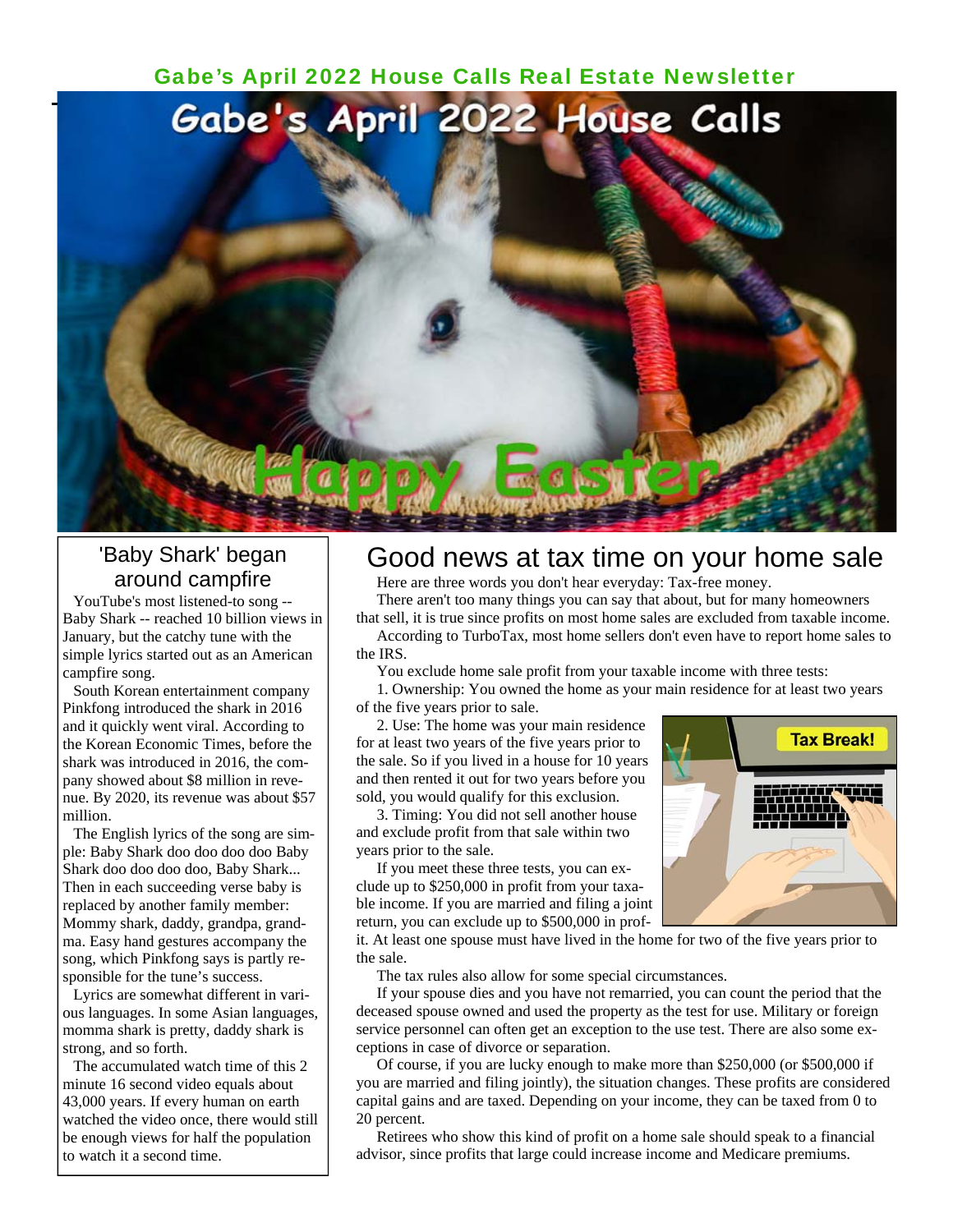

#### **Ask the Expert**

#### *Are there tax advantages to owning a home?*

 There can be all sorts of financial advantages to home ownership and some tax advantages, too.

 The primary financial advantage of homeownership, as opposed to renting, is that the housing payment never changes. So your mortgage will stay the same for 30 years, but your rent is very likely to go up. Every mortgage payment you make is a bonus for you, not a landlord. It's even possible that your mortgage payment will be significantly less than monthly rent.

 Meanwhile, if the house is well maintained, its value is likely go up with time. Your home investment is less likely to be affected by inflation.

 Of course, there are many other advantages that are not financial: You control your own living space and can make it look the way you want while without worrying about a landlord selling the property.

 At tax time, several deductions may give you an advantage:

 - Mortgage interest, a portion of your mortgage payment, is interest and that can be deductible. Your lender will send you a form each year telling how much

# **Clearing out the house? Delete your email and text messages**

 As you downsize and sort through those old mementos, you'll consider what items will mean something to the kids or grandkids and which means something only to you.

 But these days it isn't just boxes, it's also the electronic messages on your computer. Some of those will have to go. Some of

them will be precious.

 The question is what should stay on the computer. Some sources say: Keep nothing. Delete everything personal.

 You should ask yourself what, if anything, should be seen if you are no longer there to explain it.

#### **The good:**

 The delightful messages that meant so much can

be forwarded to senders with a note. Tell the sender you are cleaning out your computer and ran across the note. Say how much it meant to you and why. Then delete it. Print it out if you must, but delete the email.

#### **The bad and the ugly:**

 The problem with email is that people send it on impulse. What they say (and what you may have said) probably shouldn't have lived a single day, much less a lifetime. But there those ugly messages are, buried deep in the computer, ready to be seen again. Delete them.



 In fact, delete anything that is angry, embarrassing or secret -- not that too many things sent by email are secret, but still.

 You might start by searching by email address. Scan through to see if anything is worth keeping. If you don't see anything, delete every message contained in that email. Do that for every friend and family member.

#### **Browser history**

Find out how to

wipe your browser history and do it. Nothing is more misleading to other people than the history of what you looked at online.

interest you paid.

 - Property taxes. These are often included in the mortgage payment. You can deduct up to \$10,000 in property taxes each year.

 - Home office deduction. Self-employed people can take a deduction for a percentage of their housing expenses.

 - Mortgage points. If you paid points on a mortgage, these can sometimes be deducted.

 - As you pay off your house, you acquire equity in it. So, when you need to make improvements, you can get a home equity loan and will be able to deduct the interest you pay.

ALL OF OUR GENIES ARE BUSY AT THIS TIME. KEEP RUBBING AND YOUR WISHES WILL BE GRANTED IN THE ORDER THEY WERE RECEIVED.

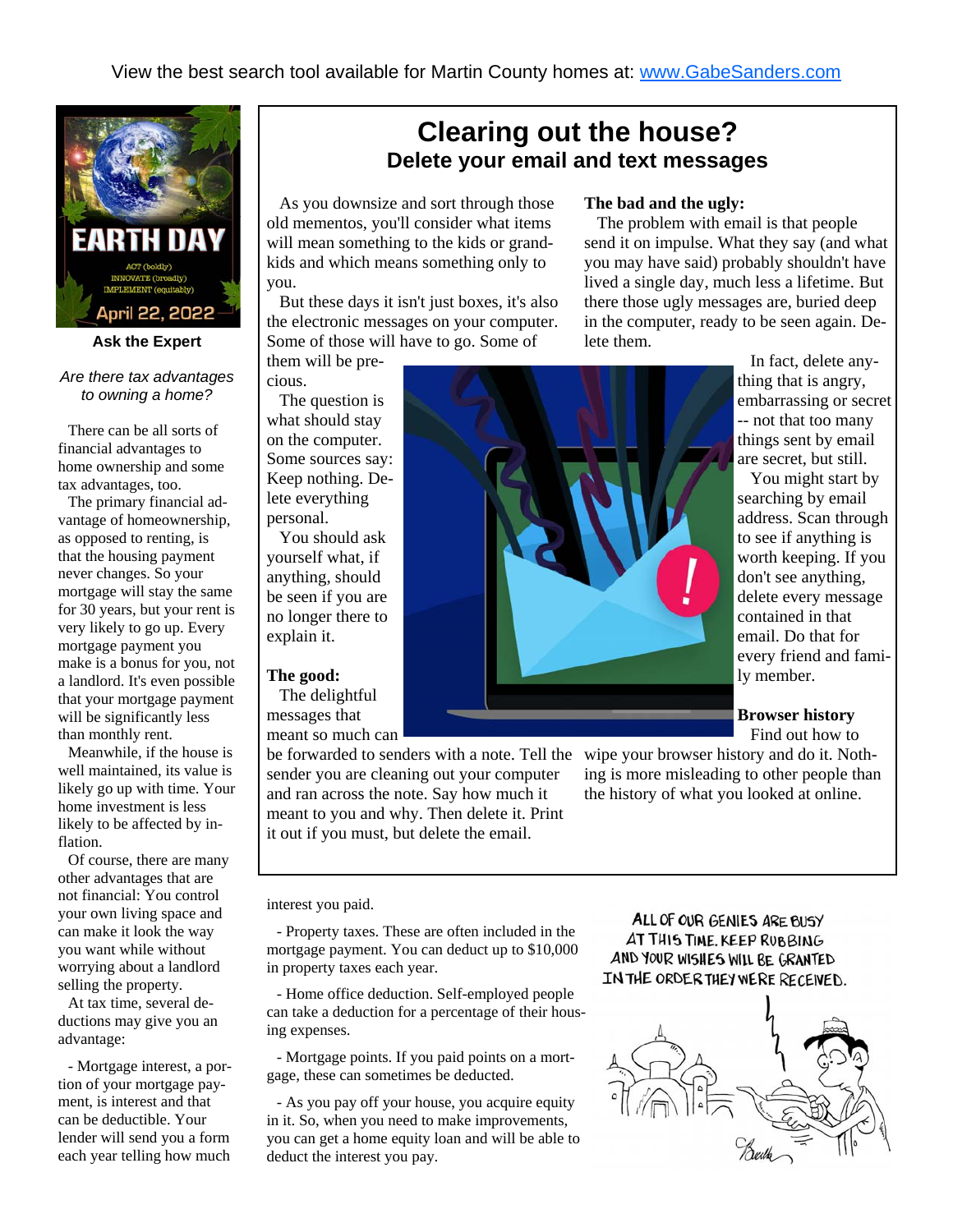# *Earth Day 2022:*  Consider the chopstick

Chopsticks are everywhere.

 A third of the global population uses them every single day. The rest of the population fumbles (and masters) them at restaurant meals. All those chopsticks add up -- mostly in landfills.

 About 80 billion pairs of chopsticks are thrown away every year. To make that massive number of chopsticks, activists in China have documented the destruction of 100 acres per day of aspen, birch and bamboo.

In Vancouver, Canada, entrepreneur Felix Bock wants to do

something about all those chopsticks. Something useful. Something artistic.

 His new startup, ChopValue, transforms sticky single-use chopsticks into furniture.

 His raw material is not in short supply. According to Bock, his company collects 350,000 used chopsticks from 300 restaurants every week. He cleans them, compresses them, and turns them into book shelves, cutting boards, art, and desks. He estimates that he has transformed 50

million pairs of chopsticks since 2016.

Here is how it all works.

 The wood is harvested in Asia and made into chopsticks. The sticks travel 6,000 miles to Vancouver, where they end up in restaurants and are used once. The ChopValue staff collects the sticks. They coat them in a water-based resin and sterilize them at 200 degrees Fahrenheit for five hours, according to Atlas Obscura. After that, the sticks are sorted and sent to a hydraulic machine than breaks them down into composite wood. They are sanded, polished and lacquered.

It takes more than 10,000 chopsticks to make a desk.





# *Longest migration:*  The Painted Ladies arrive in spring

 By mid-to-late March, people in California and along the southern U.S. border should begin to see the world's most persistent and breathtaking traveler: the Painted Lady butterfly.

 The Painted Lady makes the longest known migratory journey of any animal, even longer than its celebrated cousin, the monarch, according to a study published in the Journal of the National Academy of Sciences (June 2021).

 Found on every continent except Antarctica and Australia, the abundant Painted Lady makes a striking migration from Africa's Sahara Desert to the Arctic Circle. Like the monarch, the migration spans generations. At least six generations are required for the butterfly to make the 9,000 mile trek. Similar journeys take the butterfly from Mexico to Canada.

 But how do these delicate creatures cross such long distances? Scientists say they fly high (up to 2,000 feet) to catch and drift on favorable winds for long distances. In the late 1990s, weather radar in Denver detected a 70-mile wide swarm of these butterflies migrating in the fall -- drifting north, not south -- on the winds, according to the University of Colorado Boulder Museum of Natural History.

 The numbers of Painted Ladies making the migration varies dramatically, and research has found it depends on the rainfall and resulting abundance of plants.

 This butterfly is abundant because it feeds on lots of plants - up to 300 host plants. It is constantly breeding, laying eggs and flying, with each new generation taking up the trek.

# Easter jelly beans have a colorful history

 They're as common as eggs at Easter, but no one really knows the exact origin of the colorful, lovable jelly bean.

 According to the National Confectioners Association, the jellied center of the sweet bean probably came from a middle eastern candy known as Turkish Delight, which was famous even in Biblical times.

 The most modern part of the bean is the shell that gives the jelly bean its famous al dente bite. Today's jelly bean is a descendent of a 17th century process used to make the candy coating for Jordan almonds in France. In a panning

process, almonds were rocked around a large bowl filled with sugar and syrup until they were coated with a candy shell. Today, machines now do the rocking and rolling.



 The shell and the jelly came together in America by 1861, when the earliest known advertisement for the candy appeared. William Schrafft of Boston promoted the jelly bean and advocated sending the beans to Union soldiers at Christmas during the Civil War. By the 1930s the jelly bean had become a staple of Easter. About 16 billion beans are sold at Easter . Jelly beans have also become part of the spicy candy trend that began around 2018, according to Candy Store. In 2021, the favorite flavor of jelly bean was

cinnamon. The second favorite flavor was also the most intensely hated: Black licorice -- you heard that right. Coming in third was buttered popcorn and fourth was cherry.